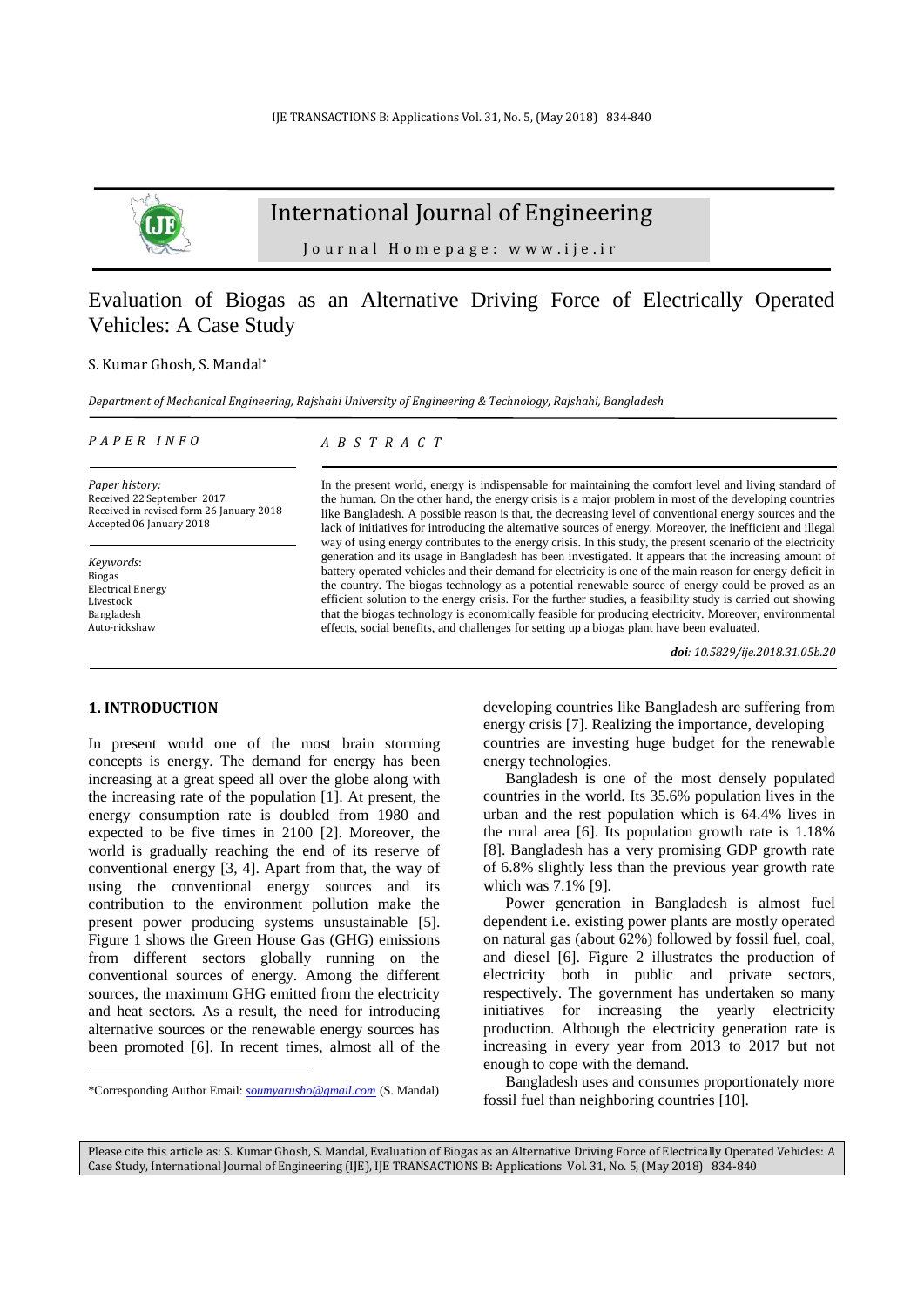

**Figure 1.** GHG emissions globally in different sectors [\[11\]](#page-5-10)



sectors in Bangladesh in 2017 [\[12\]](#page-5-11)

Transportation sector and Power generation sector are the largest consumer of fossil fuel [\[13\]](#page-5-12). In the transport sector, the battery operated vehicle is increasing rapidly such as auto-rickshaw. But the process of charging the battery causes a huge amount of electricity consumption which leads the country towards the severe load shedding problem [\[14\]](#page-5-13).

As Bangladesh is mainly an agricultural country and its GDP's 20% contribution comes from agricultural and forestry sector [\[15\]](#page-5-14). Biogas has the potential to produce heat, gas, and electricity. Figure 3 ensures that about 20% of global electricity is generated using biogas. Bangladesh government has also taken a vision of producing electricity 10% by 2020 and 100% by 2050 using renewable sources [\[16\]](#page-5-15). Biogas technology has an important role to play to update life standard by solving this problem [\[17\]](#page-5-16).

Several research works have been done in the field of biogas and its application throughout the world [\[18,](#page-5-17)  [19\]](#page-5-18). Iqbal et al. [\[20\]](#page-5-19) investigate the prospect, potential, and barriers of biogas technology in Bangladesh details.



**Figure 3.** Biomass resources in global electricity generation in 2015 [\[21\]](#page-5-20)

Huda et al. [\[22\]](#page-5-21) not only focused on the technological use of biomass but also discussed the project undertaken by the government and non-government organization and their achievement to promote the biogas technology in Bangladesh. Kabir et al. [\[23\]](#page-5-22) discussed the factors affecting the biogas plant technologies in Bangladesh.

Cuellar et al. [\[24\]](#page-5-23) suggested that the GHG emissions from the manure directly can be reduced significantly using the biogas technology. More Studies have also been carried out to establish that the renewable source of energy is more feasible and appropriate for Bangladesh in a sustainable way [\[25\]](#page-5-24). But no researchers suggests that biogas could be the solution for the newly formed problem i.e battery operated vehicles power supply problem and effects on national grid electricity supply.

The objective of the study is to carry out the feasibility study and analyze the environmental impact of the selected area. In addition, a design calculation for a biogas plant is proposed along with the pros and cons. Finally, social perspectives are analyzed by the door to door visiting of the selected research area which is not reported on many of the above research works.

## **2. CURRENT STATUS OF BIOGAS TECHNOLOGY IN BANGLADESH**

**2.1. Present Livestock Scenario in Bangladesh** Being an agricultural country, people in Bangladesh nurture mainly cattle, chicken, buffalo, for satisfying their agricultural need. Some people use them for their daily needs and some utilize them for financial income. An updated statistics of livestock has been shown in Table 1.

**2.2. Environmental Stability** The optimum temperature for setting up a biogas plant in Bangladesh is 6°C-40°C which falls in the range at which the anaerobic digestion occurs. Biogas also reduces the GHG emissions in comparison with conventional fuels [\[26\]](#page-5-25).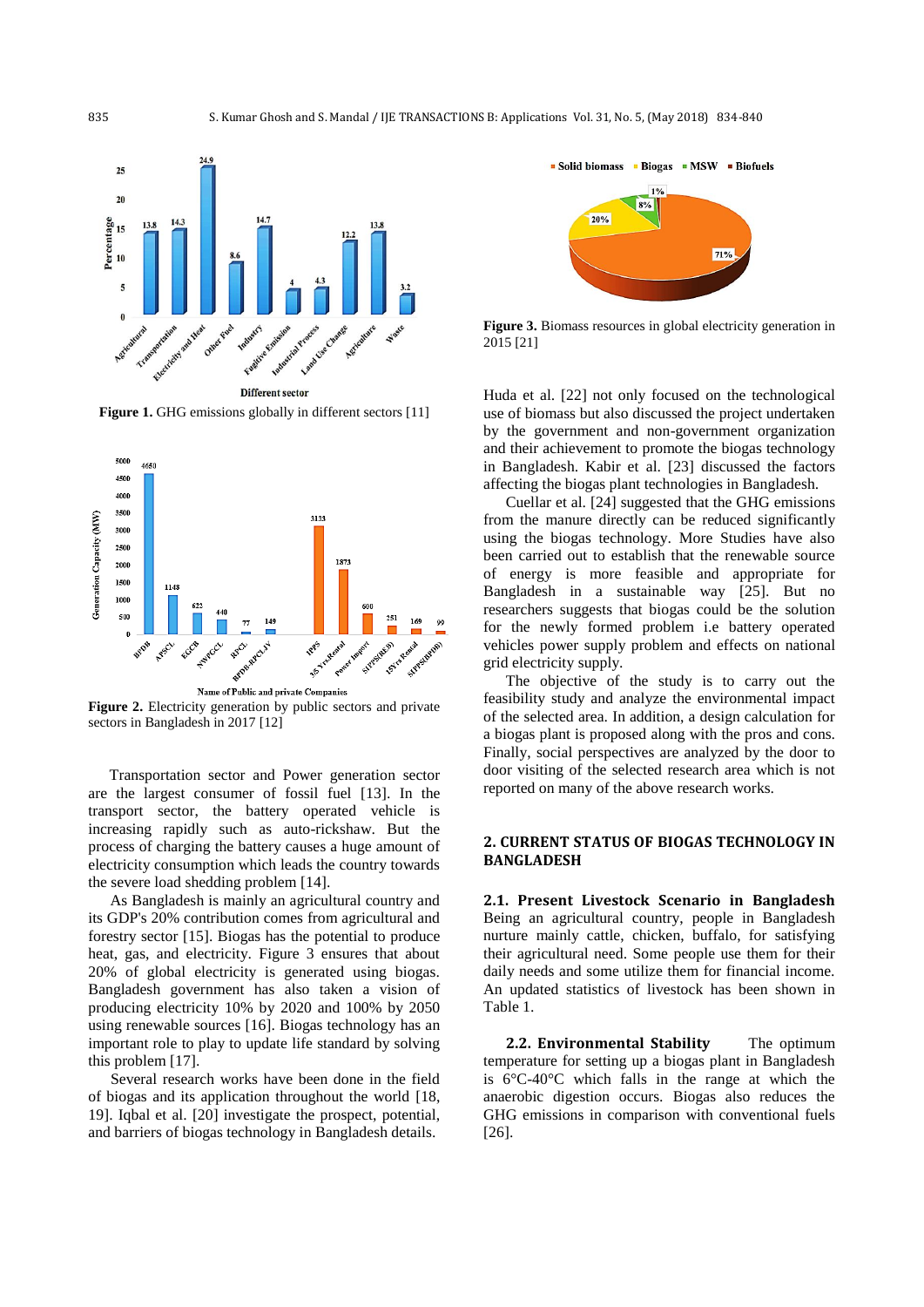**TABLE 1.** Livestock population in Bangladesh in (2015- 2016) [\[27\]](#page-6-0).

| <b>Livestock species</b> | Number (2015-2016) in million |
|--------------------------|-------------------------------|
| Cow                      | 23.785                        |
| <b>Buffalo</b>           | 1.471                         |
| Chicken                  | 268.393                       |

From the Figure 4, it is clear that the emission of GHG is most in the case of coal followed by the electricity and oil where biogas emits no GHG.

**2.3. Production of Biogas with Plant Size** The size of the plant depends on the number of feeding materials that have to be employed in the digester. Due to the availability, quality, and quantity, the cow dung is considered as a feeding material in this study. Different types of cow produce the various amount of cow dung. Table 2 shows details information about plant size and dung amount with the number of cattle required. On average Bangladeshi cow produces 10-15 kg dung per day [\[28\]](#page-6-1).

### **3. CONVERSION OF ELECTRICITY FROM BIOGAS**

**3. 1. Battery Operated Vehicles in Bangladesh**  The number of battery operated vehicles in Bangladesh is rapidly increasing because of its environment-friendly and comfortable nature.



**Figure 4.** GHG production by fossil fuel [\[26\]](#page-5-25)

**TABLE 2.** Biogas plant design details including size, dung amount, animal number [\[28\]](#page-6-1)

| of plants<br><b>Size</b><br>(gas<br>$production/day)$ (m <sup>3</sup> ) | <b>Amount of Wet Dung</b><br>Required (kg) | No. of animals |
|-------------------------------------------------------------------------|--------------------------------------------|----------------|
| $\overline{c}$                                                          | $35-40$                                    | $2 - 3$        |
| 3                                                                       | $45 - 50$                                  | $3-4$          |
| 4                                                                       | $55-60$                                    | $4-6$          |
| 6                                                                       | 80-100                                     | $6 - 10$       |
| 8                                                                       | 120-150                                    | $12 - 15$      |
| 10                                                                      | 160-200                                    | 16-20          |

Moreover, battery operated vehicles are less speedy which leads to less accident [\[29\]](#page-6-2). But it may cause a threat to the country because of its huge amount of energy consumption beyond. The total number of registered battery operated vehicles in Bangladesh are 232303 (up to June 30, 2016) [\[29\]](#page-6-2). The rated power consumption by the battery operated vehicles is 8.4kWh. But by direct observation, the actual power consumption is 10kWh which depends on the age of the battery. As the battery is used regularly it requires more power to get charged fully. Since the transmission loss is 16% of actual power so total power consumed by auto-rickshaw is 11.6kWh [\[30\]](#page-6-3). The total power consumed by the authorized auto-rickshaw is 2694.71kWh.

**3.2. Conversion of Biogas into Electricity** A brief calculation of electricity production from the biogas has been discussed in this section along with the electricity required for the charging of the battery-driven vehicles. The calculation of electricity generation is done by considering the mostly available feeding material cow dung as shown in Table 3.

Consider that, each cow produces at least 10 kg of dung per day and maximum gas production per kg of cattle dung is  $0.037 \text{ m}^3$ . Biogas generator efficiency is considered as 40%. The amount of electricity that can be produced from cow manure is 18578727.78 units. After charging all the auto-rickshaw with the electricity produced from cow manure the remaining electricity is 18576033.07 units.

From the above calculation, it is certain that a huge amount of electricity can be saved even after the charging of those vehicles. In addition, as a by-product, organic fertilizer can be obtained called bio-slurry [\[31\]](#page-6-4). Figure 5 represents the percentage of nutrients in cow manure before and after digestion [\[32\]](#page-6-5).

# **4. FEASIBILITY STUDY**

**4. 1. Economic Benefits** The people of Bangladesh uses electricity as a main form of energy for satisfying their needs. Although biogas is the probable solution to save the economy; nonetheless installation cost of the biogas plant is the main parameter to be considered during the economic analysis.

**TABLE 3.** Details equations for electricity generation from biogas

| <b>Factors</b>                   | <b>Equation</b>                                                                               |  |
|----------------------------------|-----------------------------------------------------------------------------------------------|--|
| Total gas                        | (Total feeding material in $kg \times$ maximum gas<br>production per kg of feeding materials) |  |
| The available<br>electric energy | (Total gas in kWh× biogas generator efficiency)                                               |  |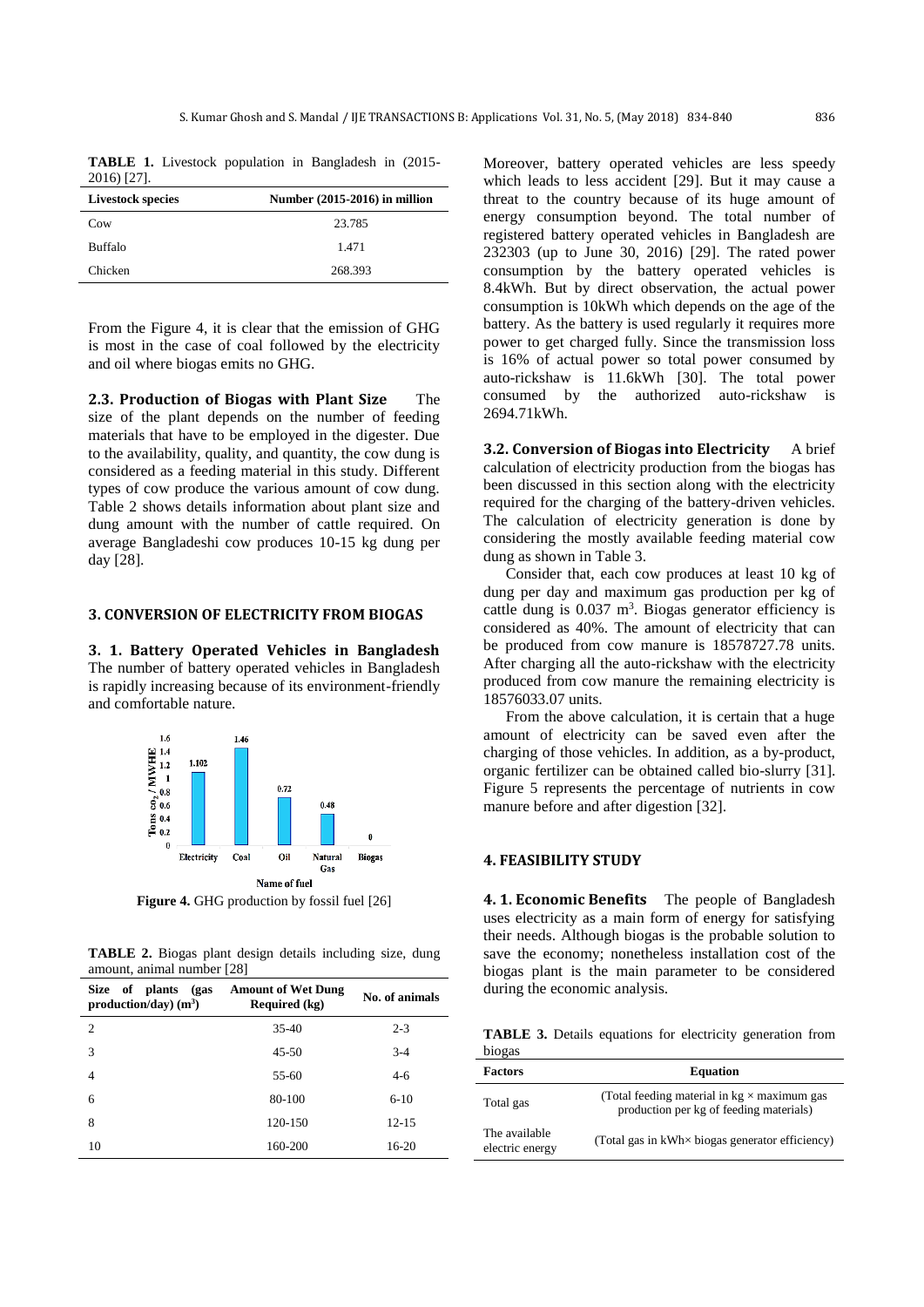

**Figure 5.** Nutrients and Chemical elements in cow manure

Apart from that, it also depends on the break-even point, net present value (NPV), and internal rate of return (IRR). For the risk-free investment and short time recovered a higher HPV and IRR is required [\[33\]](#page-6-6). Following equation are used for calculating those parameters [\[33\]](#page-6-6).

Payback Period = 
$$
\frac{I}{R - E}
$$
 (1)

$$
NPV = \sum_{1}^{n} \frac{(B_n - C_n)}{(1+r)^n}
$$
 (2)

$$
IRR = (r_1 - NPV_1) \frac{(r_2 - r_1)}{(NPV_2 - NPV_1)}
$$
\n(3)

Here,  $I$  represents the investment,  $R$  is the revenue,  $E$ indicates the expense,  $B_n$  is the total benefit,  $C_n$  is the total cost, r is the discount rate,  $NPV_1$  and  $NPV_2$  are for two different interest rate and  $n$  is the biogas plant lifetime which is normally considered 20 years.

The economic benefits include the benefits of the biogas and the bio-slurry. In this study, the financial acceptance is evaluated based on benefits, electricity production, cost analysis and time required and cost saved of a proposed biogas plant in a selected area. Such an area Kumarpara Ghoshpara has been selected for the proposed biogas plant which is situated in the Rajshahi district, Bangladesh. The reason for selecting that area is that the percentage of a cow in this area per family is more than any other area in Rajshahi city corporation. Here, most of the male family members live on by driving battery-driven vehicles. Moreover, families support themselves by selling milk and other foods prepared by the milk. So, this area is quite ideal and suitable for setting up the biogas plant. Table 4 shows the number of cows and family member of the area that has been selected. This data is collected by a survey of fifteen families in that selected area. In total fifteen families have the 53 cows.

| Serial no      | No. of family members | No. of cows      |
|----------------|-----------------------|------------------|
| $\mathbf{1}$   | 8                     | $\sqrt{2}$       |
| $\mathbf{2}$   | 3                     | 8                |
| $\mathfrak{Z}$ | 7                     | $\mathbf{1}$     |
| $\overline{4}$ | 5                     | $\overline{4}$   |
| 5              | 3                     | 4                |
| 6              | 7                     | $\overline{4}$   |
| $\overline{7}$ | 3                     | $\overline{c}$   |
| 8              | 5                     | $\overline{c}$   |
| 9              | $10\,$                | $\overline{4}$   |
| 10             | 11                    | 3                |
| 11             | 5                     | $\mathbf{1}$     |
| 12             | 15                    | 6                |
| 13             | $\overline{4}$        | 6                |
| $14$           | 6                     | 4                |
| 15             | 5                     | $\boldsymbol{2}$ |

**4.1.1. Electricity Production** Based on Tables 2 and 4 a plant is designed of size  $20-22$  m<sup>3</sup> approximately. It is assumed that each cow produces 10kg of dung each day. Here, the maximum gas production per kg of cow dung is considered as 0.037 m<sup>3</sup> and the biogas generator efficiency is taken as 40%. So, the available electricity obtained from the biogas plant is approximately 41.39 unit.

**4.1.2. Break-Even Point** Break-even point is a point where the total cost and total revenue is same. The cost mainly includes installation cost, maintenance or replacement cost. The cost of equipment and all the accessories such as bricks, cement, labor, technician, and all other things varies from place to place. For the calculation, the value of cost is considered by surveying different local biogas development society or organization. For the simplicity of the calculation, all factors have not taken into consideration.

In setting up all the equipment and complete the total biogas plant setup process, the cost is considered BDT 200000 including the maintenance cost (based on field survey data). The unit electricity cost in Bangladesh is BDT 8.00 and operating time is considered 24 hours. In local market of Bangladesh, the price of per 50 kg bio-slurry bag is BDT 300. According to the survey results, almost 70 - 80% of feeding materials into the biogas plant is normally collected as bio-slurry.

**TABLE 4.** Family members and cows number of the selected area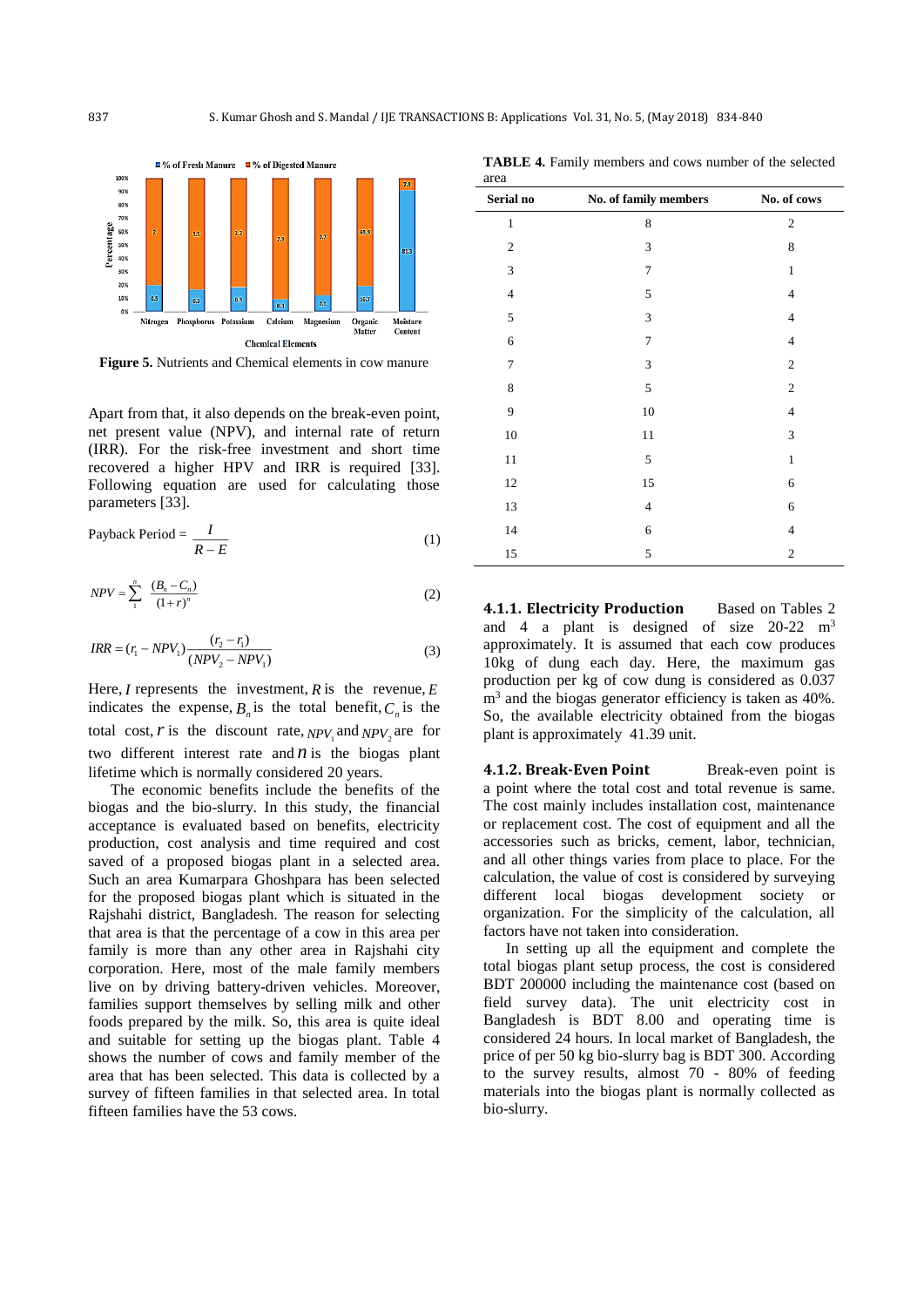By evaluating the factors from Table 5, the break-even point is found 6 months or in another word, the proposed biogas plant will be profitable after 6 months.

**4.1.3. Time and Cost Saved by Charging The Battery** As per the local survey data, an autorickshaw battery takes about 11-12 hours to fully charge and it costs about BDT 150-200 for charging only one time. The local charging stations have to pay near about BDT 10-13 per unit [\[34\]](#page-6-7). Even sometimes autorickshaw drivers have to wait in queue for charging which has a negative impact on their working hours, especially on income rate. In the case of biogas plant, it is advantageous in every possible way than the normal grid connection in terms of charging the battery.

**4.2. Environmental Aspects** Biogas can play the role of the light bearer in a developing country like Bangladesh against problems like global warming, natural calamities. These conventional fuels have a negative impact on the environment. This can leads the country towards the deforestation and different types of natural calamities as well. Figure 6 shows the emission of pollutants from a natural gas, oil, coal operated sectors.

Biogas contributes less than the conventional sources of the environmental pollution as it contains 50 - 70% methane and little amounts of  $CO_2$ ,  $H_2$ ,  $N_2$ ,  $O_2$ ,  $H_2O$ , *NH*<sub>3</sub> [\[35\]](#page-6-8). Moreover, Bio-slurry could boost the agricultural system of Bangladesh as an organic fertilizer instead of traditional fertilizer.

**4.3. Social Benefits** Electricity consumption is an important factor in terms of evaluating the life standard of people [\[36\]](#page-6-9). It also helps to develop the quality of society in an overall way. The people living in the proposed area live on working on a daily basis.

**TABLE 5.** Details equations for calculating the break-even point

| <b>Factors</b>                                         | <b>Equation</b>                                                                                    |
|--------------------------------------------------------|----------------------------------------------------------------------------------------------------|
| Income from selling<br>electricity in BDT per<br>month | (electricity obtained from biogas plant<br>$\times$ operating time $\times$ unit electricity cost) |
| <b>Total Manure</b>                                    | (total number of cows $\times$ manure<br>produce per day per cow)                                  |
| Available bio-slurry per<br>day                        | $[(70-80)\%$ of total manure produced]                                                             |
| Income from selling bio-<br>slurry per month           | [(Available bio-slurry $\div$ 50) $\times$ 300 $\times$<br>301                                     |
| Total income per month<br>in BDT                       | (Income from selling electricity $+$<br>Income of selling bio-slurry)                              |
| Break-even point                                       | (Total cost $\div$ Total income from the<br>proposed biogas plant)                                 |



**Figure 6.** Emission of pollutants from fossil fuel

Installation of a biogas plant can create the door of opportunity for the people. For example, they can earn extra money by opening a charging station or supplying biogas for cooking in their locality. However, they can support their home as well as the area with the electricity produced from the biogas along with grid electricity connection. From the educational point of view, it can make a good impact on the society as the student can get more time to study. In a word, it can be said that a biogas plant can bring blessings to the society in a greater sense for Bangladesh.

### **5. CHALLENGES**

The establishment of a biogas plant in a selected area is a quite challenging task. There are so many factors which will come in the way of this establishment as a token of a hindrance.

- $\triangleright$  The first challenge is to reconstruct a rule and support the rule for the better implementation and smooth implementation of this system. The policy and regulatory only allow the risk-free system that will satisfy the demand as per the requirement. But in practice, it is not possible for any system. Introducing and executing the system by keeping the expense within the limit is a major challenge.
- $\triangleright$  Developing countries like Bangladesh does not have the proper technical facility to provide the technical support, accessories in every corner of the country and also upgrade the plant technically. So to import new technology so rapidly and adapt to them is a challenging task.
- $\triangleright$  In urban area due to superstitions and cultural and religious obstacles, many people are keeping their distance. The powerful political person in the area motivated others against this system from the fear of losing their autorickshaw charging business. To overcome those difficulties is also a challenging task.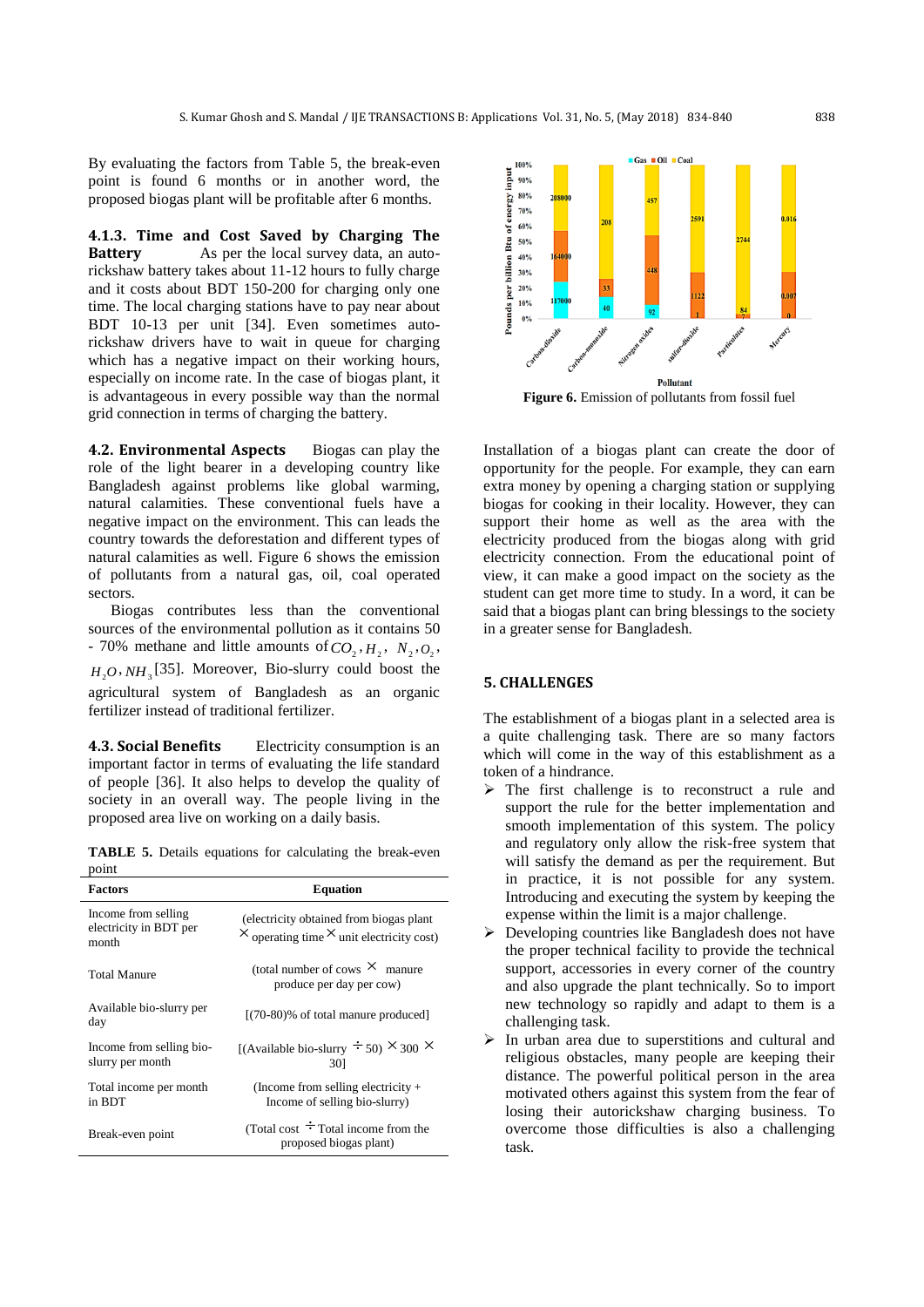## **6 CONCLUSION**

In present days, everything is directly or indirectly dependent on the electricity. But the difference between electricity generation and demand for electricity is too high. As a renewable source of energy biogas can serve the purpose to solve such energy-related problems in Bangladesh. Also, biogas has the potential to transform Bangladesh into self-dependent on energy. In this study, a biogas plant is proposed on a selected area for charging the battery of autorickshaw along with the feasibility and challenges study. Further research and co-operation can improve the system and popularity among the major percentage of the population.

## **7. ACKNOWLEDGEMENT**

The support of the Department of Mechanical Engineering of Rajshahi University of Engineering & Technology (RUET) is gratefully acknowledged.

### **8 REFERENCES**

- <span id="page-5-0"></span>1. Mandal, S., Yasmin, H., Sarker, M. and Beg, M., "Prospect of solar-pv/biogas/diesel generator hybrid energy system of an offgrid area in bangladesh", in AIP Conference Proceedings, AIP Publishing. Vol. 1919, (2017), 020020.
- <span id="page-5-1"></span>2. Marshall, A. and Morris, J., "A watery solution and sustainable energy parks", *CIWM Journal*, (2006), 22-23.
- <span id="page-5-2"></span>3. Sundari, A.U., Neelamegam, P. and Subramanian, C., "Drying kinetics of muscat grapes in a solar drier with evacuated tube collector", *International Journal of Engineering, Transactions B: Applications*, Vol. 27, No. 5, (2014), 811-818.
- <span id="page-5-3"></span>4. Ubale, A., Pangavhane, D. and Autic, A., "Experimental and theoretical study of thompson seedless grapes drying using solar evacuated tube collector with force convection method", *International Journal of Engineering-Transactions C: Aspects*, Vol. 28, No. 12, (2015), 1796-1802.
- <span id="page-5-4"></span>5. Chiari, L. and Zecca, A., "Constraints of fossil fuels depletion on global warming projections", *Energy Policy*, Vol. 39, No. 9,  $(2011)$ , 5026-5034.
- <span id="page-5-5"></span>6. Das, B.K., Hoque, N., Mandal, S., Pal, T.K. and Raihan, M.A., "A techno-economic feasibility of a stand-alone hybrid power generation for remote area application in bangladesh", *Energy*, (2017).
- <span id="page-5-6"></span>7. Morenov, V. and Leusheva, E., "Energy delivery at oil and gas wells construction in regions with harsh climate", *International Journal of Engineering-Transactions B: Applications*, Vol. 29, No. 2, (2016), 274.
- <span id="page-5-7"></span>8. *Bangladesh population*. [cited 2017 21 August]; Available from: [http://www.worldometers.info/world-population/bangladesh](http://www.worldometers.info/world-population/bangladesh-population/)[population/.](http://www.worldometers.info/world-population/bangladesh-population/)
- <span id="page-5-8"></span>9. Tribune, D. *Imf: Bangladesh to achieve 6.9% gdp growth in fy17*. 2017 [cited 2017 3 August]; Available from: [http://www.dhakatribune.com/business/economy/2017/04/20/im](http://www.dhakatribune.com/business/economy/2017/04/20/imf-bangladesh-achieve-6-9-gdp-growth-fy17/) [f-bangladesh-achieve-6-9-gdp-growth-fy17/.](http://www.dhakatribune.com/business/economy/2017/04/20/imf-bangladesh-achieve-6-9-gdp-growth-fy17/)
- <span id="page-5-9"></span>10. *Fossil fuel energy consumption*. 2014 [cited 2017 07/08]; Available from:

[http://data.worldbank.org/indicator/EG.USE.COMM.FO.ZS?end](http://data.worldbank.org/indicator/EG.USE.COMM.FO.ZS?end=2014&locations=BD-IN-PK-LK&start=1971&view=chart) [=2014&locations=BD-IN-PK-LK&start=1971&view=chart.](http://data.worldbank.org/indicator/EG.USE.COMM.FO.ZS?end=2014&locations=BD-IN-PK-LK&start=1971&view=chart)

- <span id="page-5-10"></span>11. Sawin, J.L., Sverrisson, F., Seyboth, K., Adib, R., Murdock, H.E., Lins, C., Edwards, I., Hullin, M., Nguyen, L.H. and Prillianto, S.S., "Renewables 2017 Global Status Report", Energy [Planning, Policy and Economy \(S29\),](https://inis.iaea.org/search/search.aspx?orig_q=primarysubject:%22ENERGY%20PLANNING,%20POLICY%20AND%20ECONOMY%20(S29)%22) (2017). 302.
- <span id="page-5-11"></span>12. *Power development board*. [cited 2017 7 August]; Available from: [http://www.bpdb.gov.bd/bpdb/index.php?option=com\\_content&](http://www.bpdb.gov.bd/bpdb/index.php?option=com_content&view=article&id=5&Itemid=6) [view=article&id=5&Itemid=6.](http://www.bpdb.gov.bd/bpdb/index.php?option=com_content&view=article&id=5&Itemid=6)
- <span id="page-5-12"></span>13. Mandal, S., Sarker, M., Rahman, M. and Beg, M., "An analysis of braking energy regeneration in electric vehicles", *International Journal of Renewable Energy Research (IJRER)*, Vol. 7, No. 3, (2017), 999-1006.
- <span id="page-5-13"></span>14. *Bangladesh power development board*. 2016 [cited 2017 11/11]; Available from: [http://www.bpdb.gov.bd/bpdb/index.php?option=com\\_content&](http://www.bpdb.gov.bd/bpdb/index.php?option=com_content&view=article&id=150&Itemid=1) [view=article&id=150&Itemid=1.](http://www.bpdb.gov.bd/bpdb/index.php?option=com_content&view=article&id=150&Itemid=1)
- <span id="page-5-14"></span>15. *Bangladesh gdp annual growth rate (1994-2017)*. [cited 2017 5 August]; Available from: https://tradingeconomics.com/bangladesh/gdp-growth-annual.
- <span id="page-5-15"></span>16. *Power system master plan 2016 summary*. [cited 2017 24 August]; Available from: [http://powerdivision.portal.gov.bd/sites/default/files/files/power](http://powerdivision.portal.gov.bd/sites/default/files/files/powerdivision.portal.gov.bd/page/4f81bf4d_1180_4c53_b27c_8fa0eb11e2c1/%28E%29_FR_PSMP2016_Summary_revised.pdf)
	- [division.portal.gov.bd/page/4f81bf4d\\_1180\\_4c53\\_b27c\\_8fa0eb1](http://powerdivision.portal.gov.bd/sites/default/files/files/powerdivision.portal.gov.bd/page/4f81bf4d_1180_4c53_b27c_8fa0eb11e2c1/%28E%29_FR_PSMP2016_Summary_revised.pdf) [1e2c1/%28E%29\\_FR\\_PSMP2016\\_Summary\\_revised.pdf.](http://powerdivision.portal.gov.bd/sites/default/files/files/powerdivision.portal.gov.bd/page/4f81bf4d_1180_4c53_b27c_8fa0eb11e2c1/%28E%29_FR_PSMP2016_Summary_revised.pdf)
- <span id="page-5-16"></span>17. Bidabadi, M. and Noroozi, M., "Effect of heat recirculation in biomass flame stability within a cylindrical micro-combustor", *International Journal of Engineering-Transactions C: Aspects*, Vol. 28, No. 3, (2015), 454-459.
- <span id="page-5-17"></span>18. Syaichurrozi, I., Rusdi, R., Hidayat, T. and Bustomi, A., "Kinetics studies impact of initial ph and addition of yeast saccharomyces cerevisiae on biogas production from tofu wastewater in indonesia", *International Journal of EngineeringTRANSACTIONS B: Applications,* Vol. 29, No. 8, (2016), 1037-1046.
- <span id="page-5-18"></span>19. Syaichurrozi, I. and Sumardiono, S., "Effect of total solid content to biogas production rate from vinasse", *International Journal of EngineeringTRANSACTIONS B: Applications*, (2016),Vol. 29, No. 8, 1037-1046.
- <span id="page-5-19"></span>20. Iqbal, S.A., Rahaman, S. and Yousuf, A., "Present scenario of biogas technology in bangladesh-prospects, potentials and barriers", *Proceedings of the 15th Annual Paper Meet*, Vol. 7, (2014), 08.
- <span id="page-5-20"></span>21. *Government of bangladesh.'Bangladesh's power sector at a glance (may 2015), 2016*. [cited 2017 7 August]; Available from: [http://www.powercell.gov.bd/site/page/d730f98d-8912-](http://www.powercell.gov.bd/site/page/d730f98d-8912-47a2-8a35-382c4935eddc/Power-Sector-at-a-Glance) [47a2-8a35-382c4935eddc/Power-Sector-at-a-Glance.](http://www.powercell.gov.bd/site/page/d730f98d-8912-47a2-8a35-382c4935eddc/Power-Sector-at-a-Glance)
- <span id="page-5-21"></span>22. Huda, A., Mekhilef, S. and Ahsan, A., "Biomass energy in bangladesh: Current status and prospects", *Renewable and Sustainable Energy Reviews*, Vol. 30, (2014), 504-517.
- <span id="page-5-22"></span>23. Kabir, H., Yegbemey, R.N. and Bauer, S., "Factors determinant of biogas adoption in bangladesh", *Renewable and Sustainable Energy Reviews*, Vol. 28, (2013), 881-889.
- <span id="page-5-23"></span>24. Cuéllar, A.D. and Webber, M.E., "Cow power: The energy and emissions benefits of converting manure to biogas", *Environmental Research Letters*, Vol. 3, No. 3, (2008), 034002.
- <span id="page-5-24"></span>25. Halder, P., Paul, N., Joardder, M. and Sarker, M., "Energy scarcity and potential of renewable energy in bangladesh", *Renewable and Sustainable Energy Reviews*, Vol. 51, (2015), 1636-1649.
- <span id="page-5-25"></span>26. Surroop, D. and Mohee, R., "Technical and economic assessment of power generation from biogas", in International